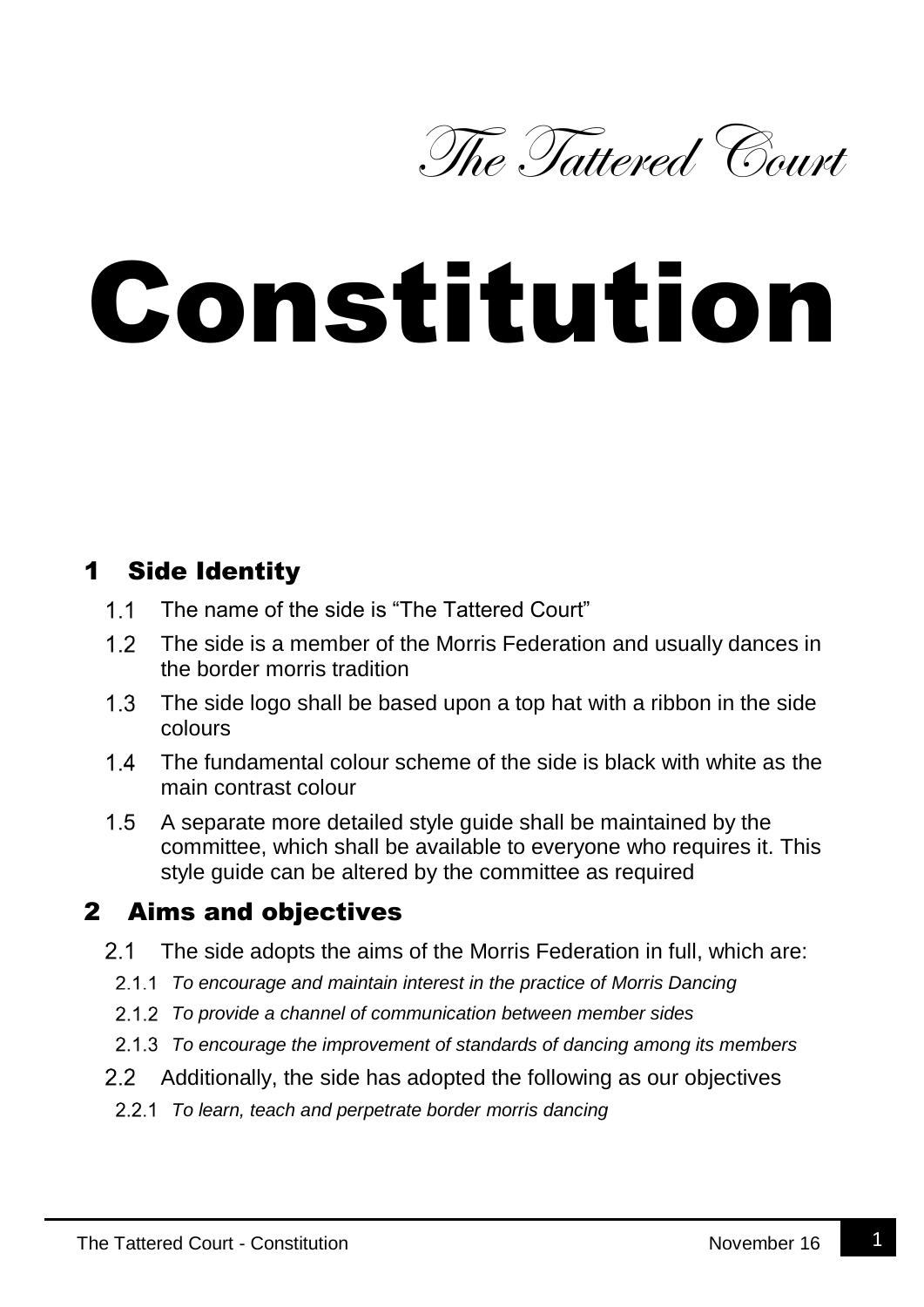## 3 Membership

- $3.1$ The side is an equal opportunities side and membership of the side is open to all everyone over the age of 18
- Membership for under 18s will be reviewed on a case by case basis,  $3.2$ and may require an accompanying responsible adult
- $3.3$ Membership of the side grants a number of benefits including, but not limited to:
- *All members of the side are covered by our public liability insurance*
- *All members of the side are eligible to vote in both AGMs and EGMs*
- *All members of the side are eligible to be nominated for the Committee*
- *All members of the side are eligible to nominate or second another person for the committee*
- *All members of the side are eligible to propose or second a motion for voting*
- *All members of the side are able to propose that an EGM is held (see 8.1)*
- *All members of the side are able to access non-capital side assets upon reasonable request*
- 3.4 Any individual who regularly attends practices and who is paying their subs is considered a member of the side (see 5.3 and 3.7)
- *Important note, as per 5.3, if an individual has come to an agreement with the treasurer with regard to the level of subs that they pay, and is paying their subs at the agreed rate, they are considered to be paying subs for all relevant purposes*
- *The inability to afford the subscription fees should never be a barrier to an individual being able to become a member of the side, providing they are sufficiently enthusiastic and committed to the side*
- $3.5$ At the discretion of the committee, an individual can be appointed as a member even if they do not meet these requirements. They retain full membership rights of the side
- $3.6$ At the discretion of the committee, an individual can also be co-opted into the side as a temporary member for a period of time as required. This will usually only be for the purposes of a specific event, and shall usually only confer the right to access our public liability insurance
- $3.7$ In extreme cases, the committee claims the right to permanently or temporarily ban any individual from gaining or holding membership of the side, if it is deemed appropriate. If this is the case, then that individual cannot hold membership, even if they meet the requirements set out in 3.3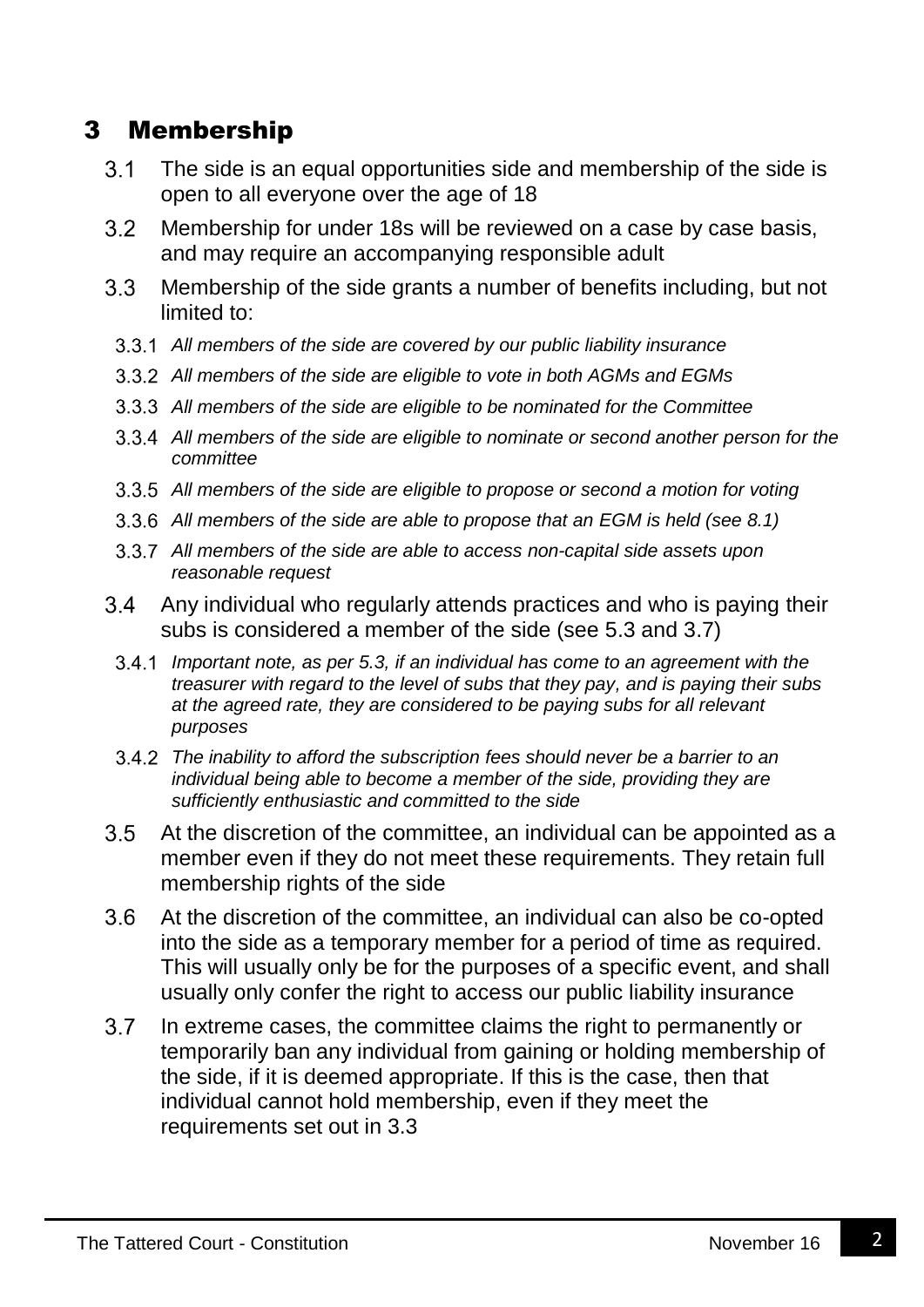# 4 Committee

- $4.1$ The committee is in charge of the running of the side in a responsible fashion and in line with the aims and objectives of the side as listed in this document
- $4.2$ The committee shall be made up of a minimum of three individuals, one of whom shall be the chairperson, and one of whom shall be the treasurer. All members of the committee shall be re-elected at annually at the side AGM
- 4.3 The committee is considered quorate whenever a majority of the committee are present together and participating in the discussion, whether in person, remotely or a mixture of the two.
- *'Remotely' in this context can include being present via proxy, email, telephone or any other means of communication deemed appropriate*
- $4.4$ Committee decisions always require a minimum of the majority of the whole committee (not just those present) to be passed, and also requires that the relevant member of the committee to the issue under discussion is present, either in person or remotely (see 4.3.1)
- 4.5 The chairperson will chair any AGMs and EGMs. It is the chairperson's responsibility to ensure all of the required tasks necessary for the running of the side are allocated to someone. The chairperson also has the casting vote where it is considered necessary and appropriate to break a deadlock
- 4.6 The treasurer is responsible for monitoring the side finances effectively, setting subscription levels and handling the side financial assets
- $4.7$ Other positions within the committee are created as needed and adjusted to the needs of the side. If this takes place at an AGM or EGM, the new role and the individual are voted upon and enacted accordingly. Between meetings, the committee can co-opt any individual to a new role that lasts until the next AGM is held, at which point the individual must be elected to that role or the role is disbanded
- 4.8 A separate, more detailed description of roles and responsibilities of the committee and the individuals on it shall be maintained by the committee, which shall be available to everyone who requests it. This document can be altered by the committee as required
- 4.9 Committee members can be removed from their post by a vote of no confidence being passed at an EGM. That individual cannot be coopted back into same role by the committee before the next AGM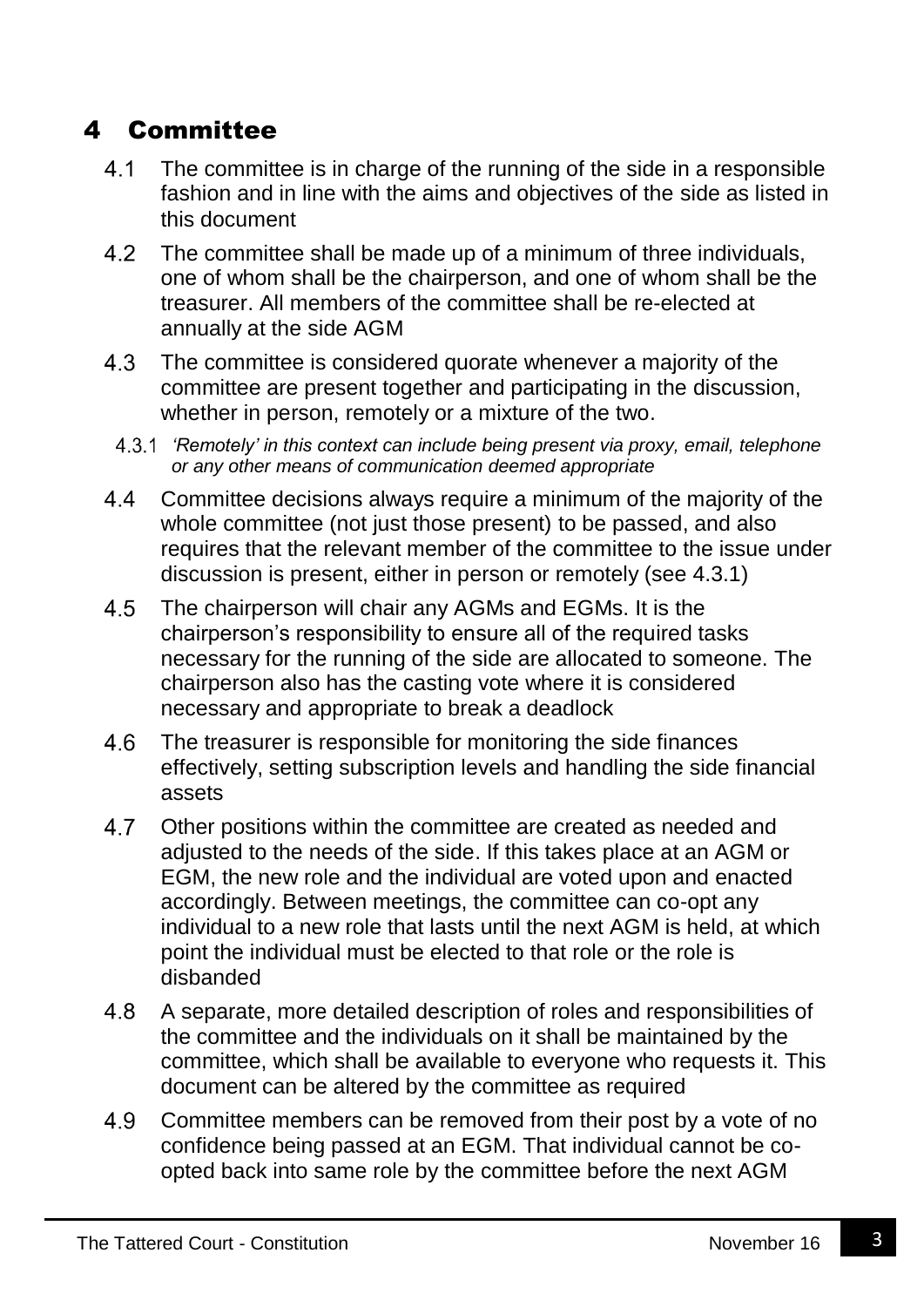#### 5 Side Finances

- $5.1$ Side finances are the responsibility of the treasurer.
- $5.2$ The rate of the membership subscription fees (subs) shall be set at an appropriate level by the treasurer to ensure the side remains solvent. This shall be reviewed annually as a part of the AGM
- 5.3 Any individual may come to an agreement with the treasurer with regards to their own personal financial circumstances and the level of subs that they pay. This may lead to the treasurer having an unofficial level of subs for unwaged, retired or student members. The details of this agreement is always confidential between the treasurer and the individual(s) concerned. Any member who has such an arrangement with the treasurer and is paying at the agreed rate is considered to be paying their subs for all relevant purposes in this document and elsewhere within the side's documents

#### 6 Elections and voting

- $6.1$ Elections of an individual to a committee role can take place at any EGM and must take place every AGM
- 6.2 Nominations for an elected role can be received beforehand, or can be made from the floor. Every nominee requires a nominator and a seconder, which can be made before hand or from the floor. Ideally, nominations will be in place prior to the publication of the agenda of the meeting to allow votes by proxy to be made by those not able to attend
- $6.3$ If necessary and appropriate, candidates can have an opportunity to make a statement before the election takes place
- $6.4$ For other issues or motions, a proposer and seconder will be required to put the topic to a vote
- $6.5$ Any member can propose a vote or nominate someone for election, and any member can second that
- $6.6$ In any case, voting is conducted by all members that are present plus any proxy votes, using the single transferable vote system. "Re-open Nominations" shall always be present on the ballot paper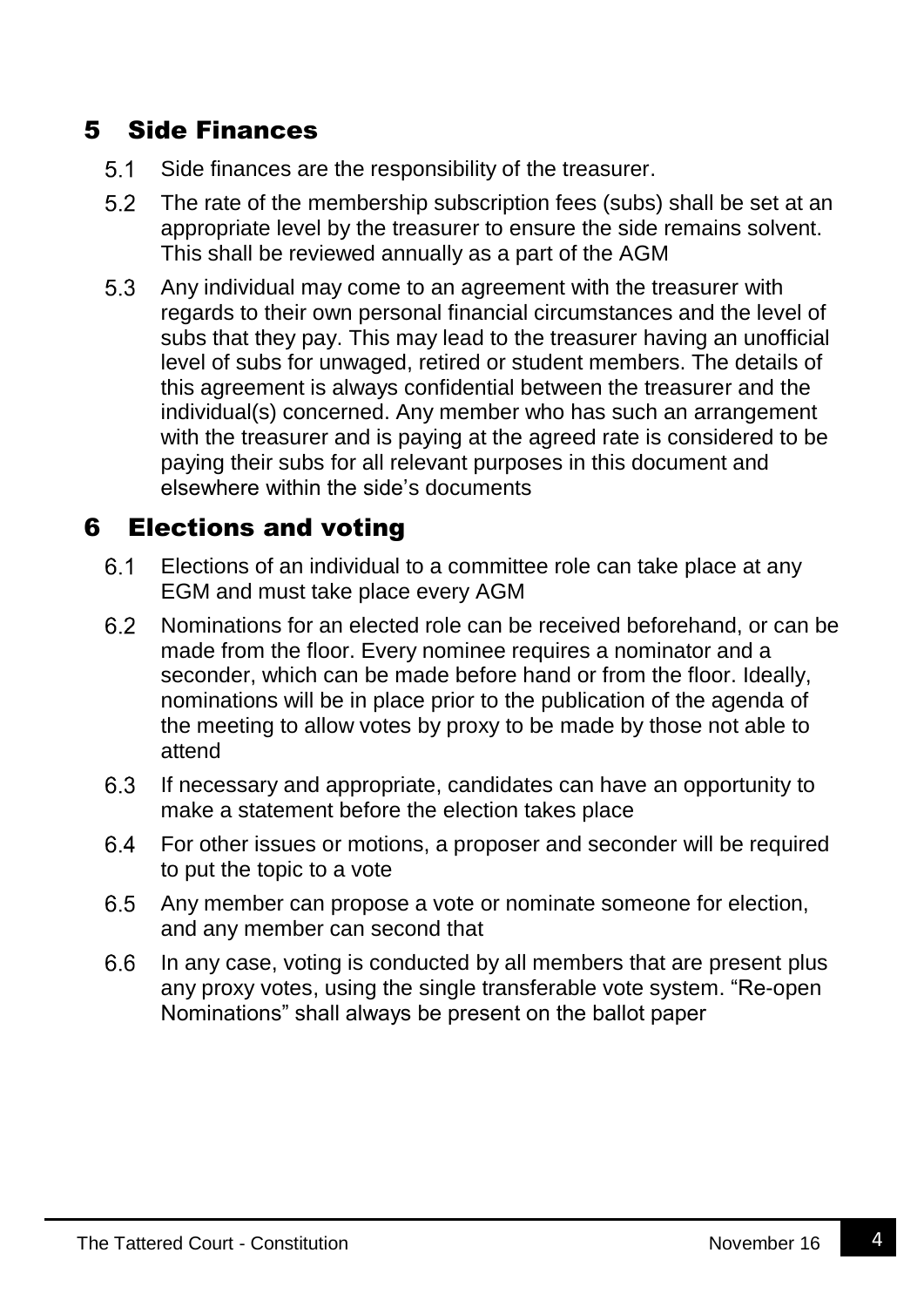# 7 AGM

- $7.1$ The AGM shall preferably be held annually within 8 weeks of the Morris Federation AGM. This usually means October or November
- $7.2$ There shall be 4 weeks' notice given to all members about the AGM, which shall include an opportunity for members to submit items for the agenda. The agenda shall be circulated at least a week before the meeting takes place, and members shall have an opportunity to submit any votes by proxy. Any item submitted after the agenda is circulated shall be considered for Any Other Business (AOB) at the discretion of the Chairperson
- $7.3$ The AGM is chaired by the incumbent Chairperson, or a nominated committee member in their absence. Minutes shall be taken by any member of the side. It is the Chair's responsibility to call for votes, to tally their results, and to ensure that they have been minuted.
- $7.4$ The following items must always be on the Agenda for the AGM
- *A reading of the previous year's minutes*
- *Annual summary – by the Chair, or another individual as appropriate – to contain an overview of the year's events and performances*
- *Treasurer's report – to contain a summary of the present financial state and the year's finances*
- *Election of Chairperson – including, if appropriate a discussion on the direction for the side for the year ahead and hustings from potential candidates*
- *Election of Treasurer – including, if appropriate a discussion on the subscription levels for the year ahead and hustings from potential candidates*
- *Election of other committee roles already extant*
- 7.4.7 AOB

# 8 EGM

- $8.1$ An EGM can be called for by any member of the side and must be seconded by any member of the committee.
- 8.2 Once seconded, the EGM must be held as soon as is reasonably possible
- 8.3 An EGM requires two weeks' notice which must include the reason the EGM was called, and an opportunity for those shall not be present to express their views and register votes by proxy
- $8.4^{\circ}$ The EGM Agenda shall usually only contain the topic that led to its calling, plus any other relevant issues or elections that are connected to it